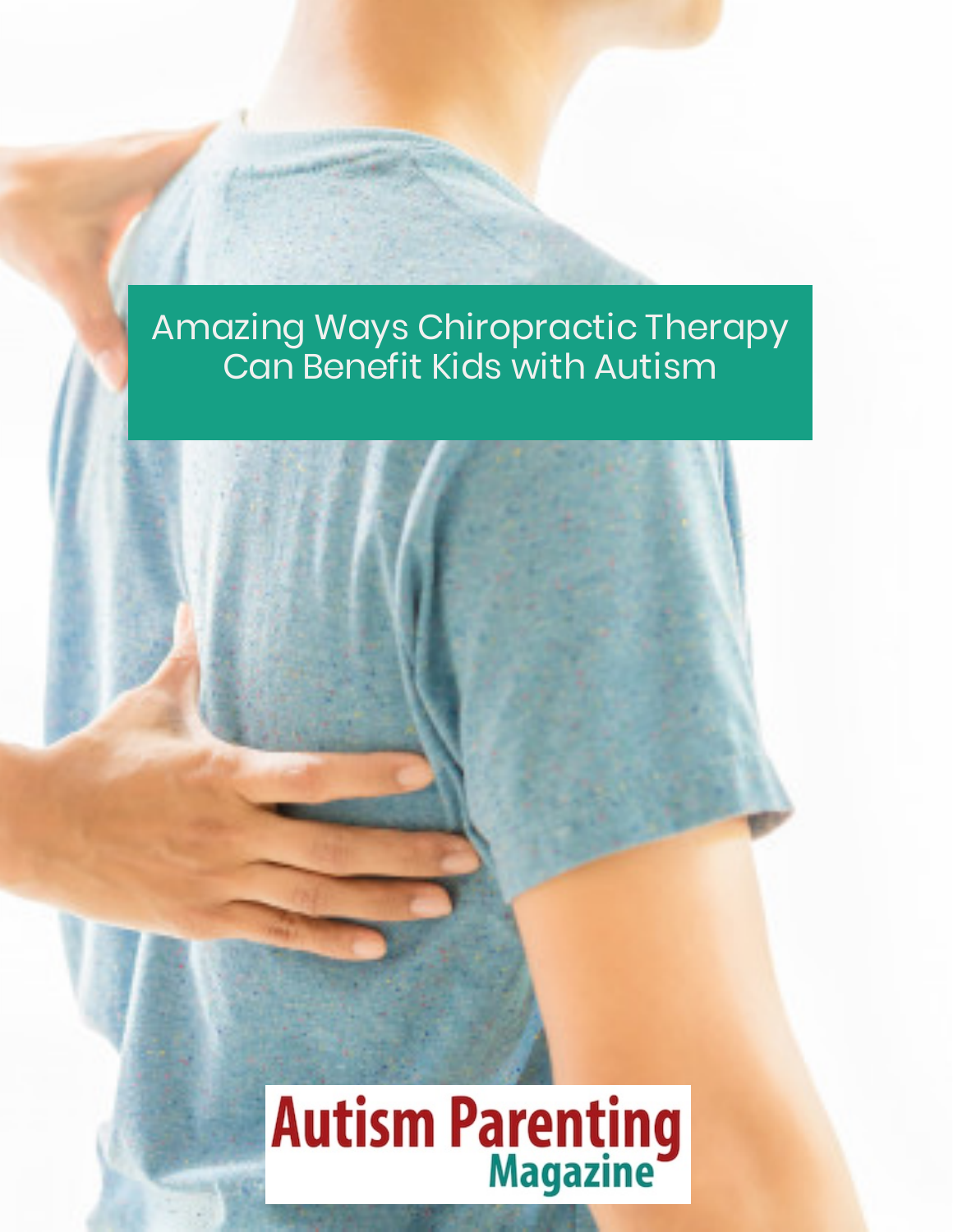**AMAZING WAYS CHIROPRACTIC** THERAPY CAN **BENEFIT KIDS** WITH AUTISM



WWW.AUTISMPARENTINGMAGAZINE.COM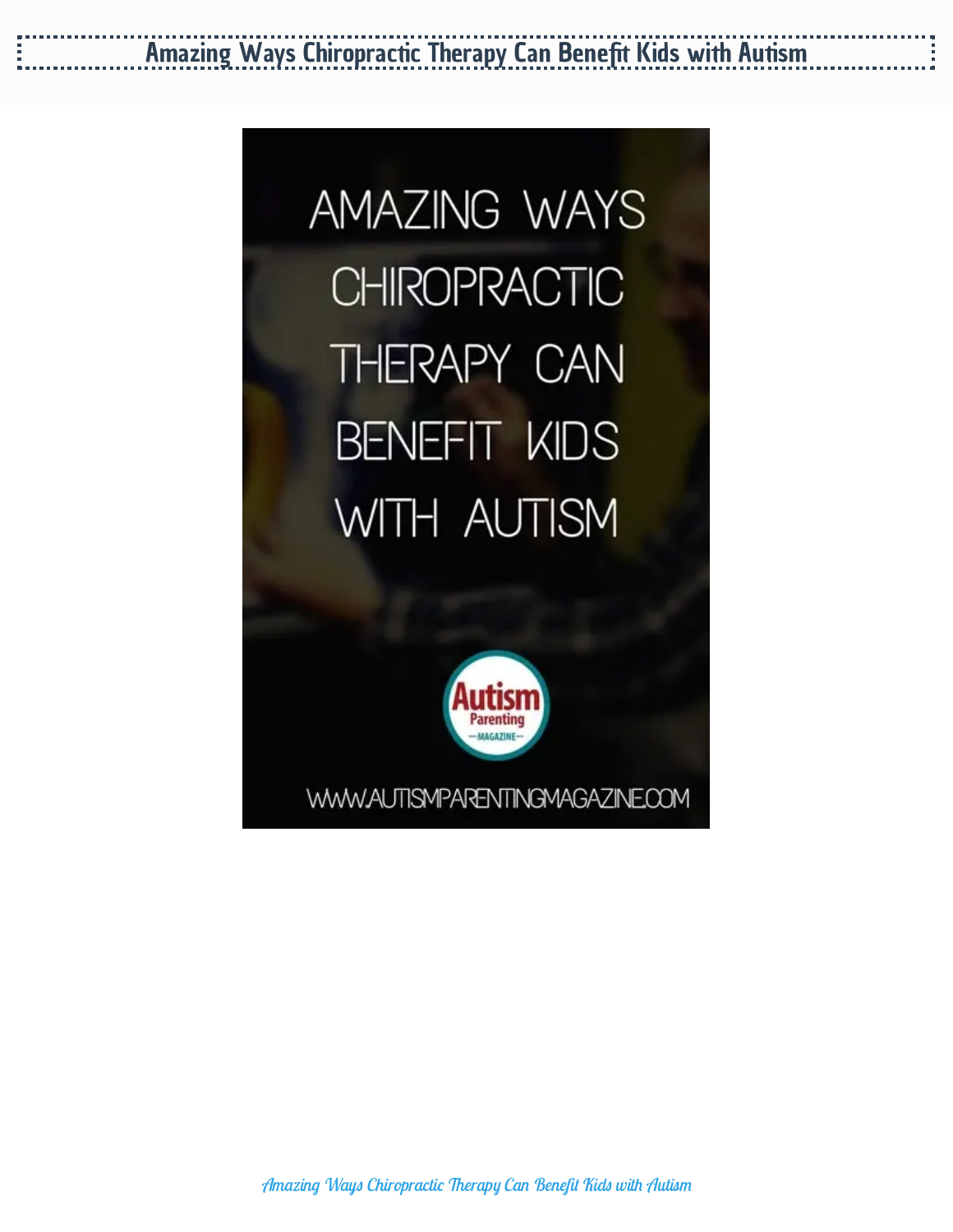Encopresis is a common struggle for autistic children. The scientific term comes from the Greek *en*- ("inside") and *kopros* ("stool"). In other words, "you have poop stuck inside you." When simple constipation turns into a hard, dry blockage, soft stool leaks around the block. The child usually can't control the leakage. Often, the encopresis develops into a vicious cycle. It hurts to go to the bathroom, because you didn't go before. So you don't go to the bathroom again.

Autism makes the situation a little more difficult. Maybe the child was holding it in the first place because of [sensory](https://www.autismparentingmagazine.com/best-sensory-play-ideas/) issues, or they're avoiding pain. Maybe they aren't able or aren't comfortable talking about it. It may be harder to get the situation resolved because the child isn't cooperating—he/she may not be connecting actions and consequences, may be refusing meds, or may be having a meltdown when you suggest a suppository. And meanwhile, the problem drags on, and the child struggles with embarrassment, discomfort, toxic fog, and the inconvenience of leakage.

Standard medical treatment for encopresis usually looks like six months of Miralax. Unfortunately, Miralax isn't FDA-approved for use with children. Doctors prescribe it anyway. A possible consequence is that you might feel like the chemical laxative is washing out the child's gut, depleting their healthy bacteria, and cutting their natural melatonin production, which could result in sleep issues. Other, more natural ways to approach the problem include senna tea, psyllium husk (if tolerated), stool softeners, and natural sources of fiber, like Heather's Acacia. The advantage of Heather's Acacia is that it's bland. Even a child with texture-detecting superpowers won't feel it in their drink.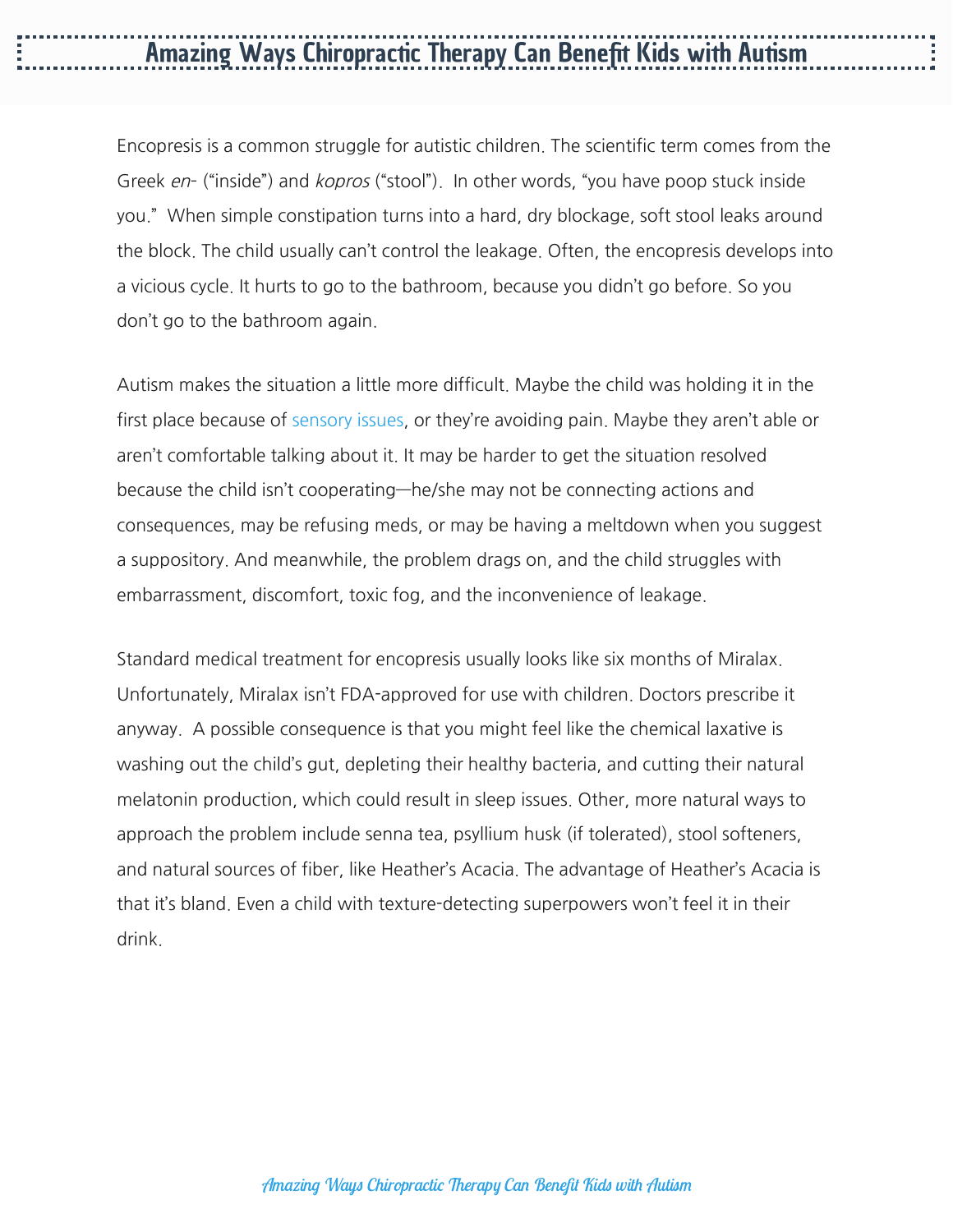One option that doesn't always occur to us is chiropractic. I had the opportunity to talk with Dr. Chad Johnson, a chiropractor in Spokane, Washington. He revealed to me that some chiropractors believe their treatments are effective not only for constipation, but for autism itself. What chiropractic claims to do is relieve pressure on the nerves that transmit signals between the body and the brain. Dr. Johnson has found that freeing up the nerves to function correctly often releases constipation. He has also seen it calm the symptoms of autism.

I challenged him. Many people believe, I said, that cracking your back doesn't do anything for you. Doctors, particularly, will tell you that chiropractic isn't supported by research in the same way that modern medicine is. It doesn't have a solid theory of cause and effect. Chiropractic is just anecdotally-based alternative medicine, they say. A waste of money and time.

"Did you know that only about 13 percent of what medical doctors do is researchbased?" Dr. Johnson asked. That wasn't the pot calling the kettle black. He was pointing out a double standard. Chiropractors have to defend their science in a way doctors don't have to and really can't. If we're honest, most of what doctors do is trial and error, too. We can all point to medical theories and treatments that are biased or haven't worked.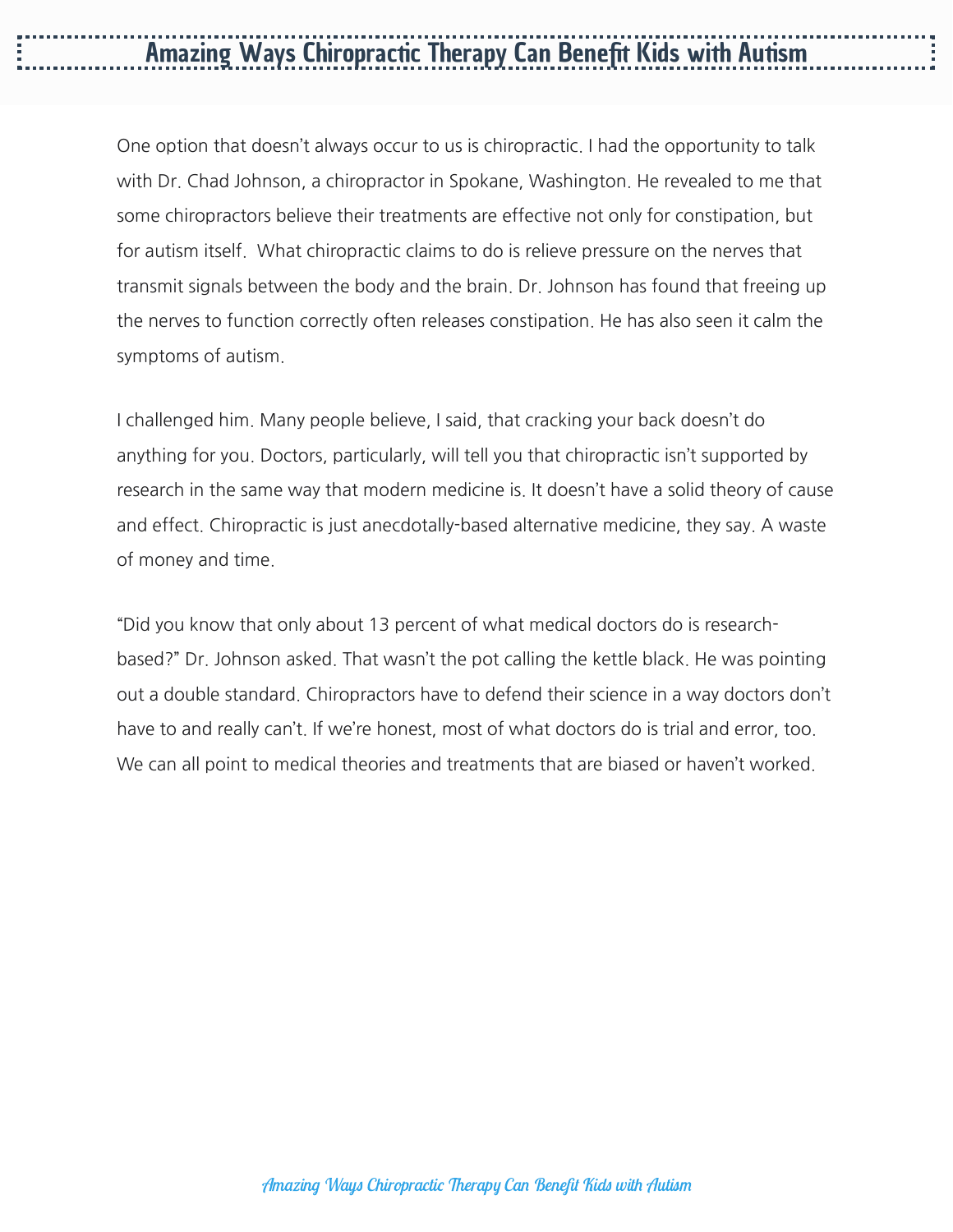

Dr. Johnson said he had the best kind of evidence he could ask for. His treatments work. That's not anecdotal proof, he reminded me, but clinical experience. There's a world of difference. "I'm 100% confident in what I do," he said. "It's based on the results that I see."

When you see a colicky child in great distress, and you know what to look for, and you find it and fix it, he said, and when that child looks up at you with such relief, and maybe goes home and sleeps for 17 hours, that's all it takes. "I only have to see results in one kid to know the difference. To know that it has to be done."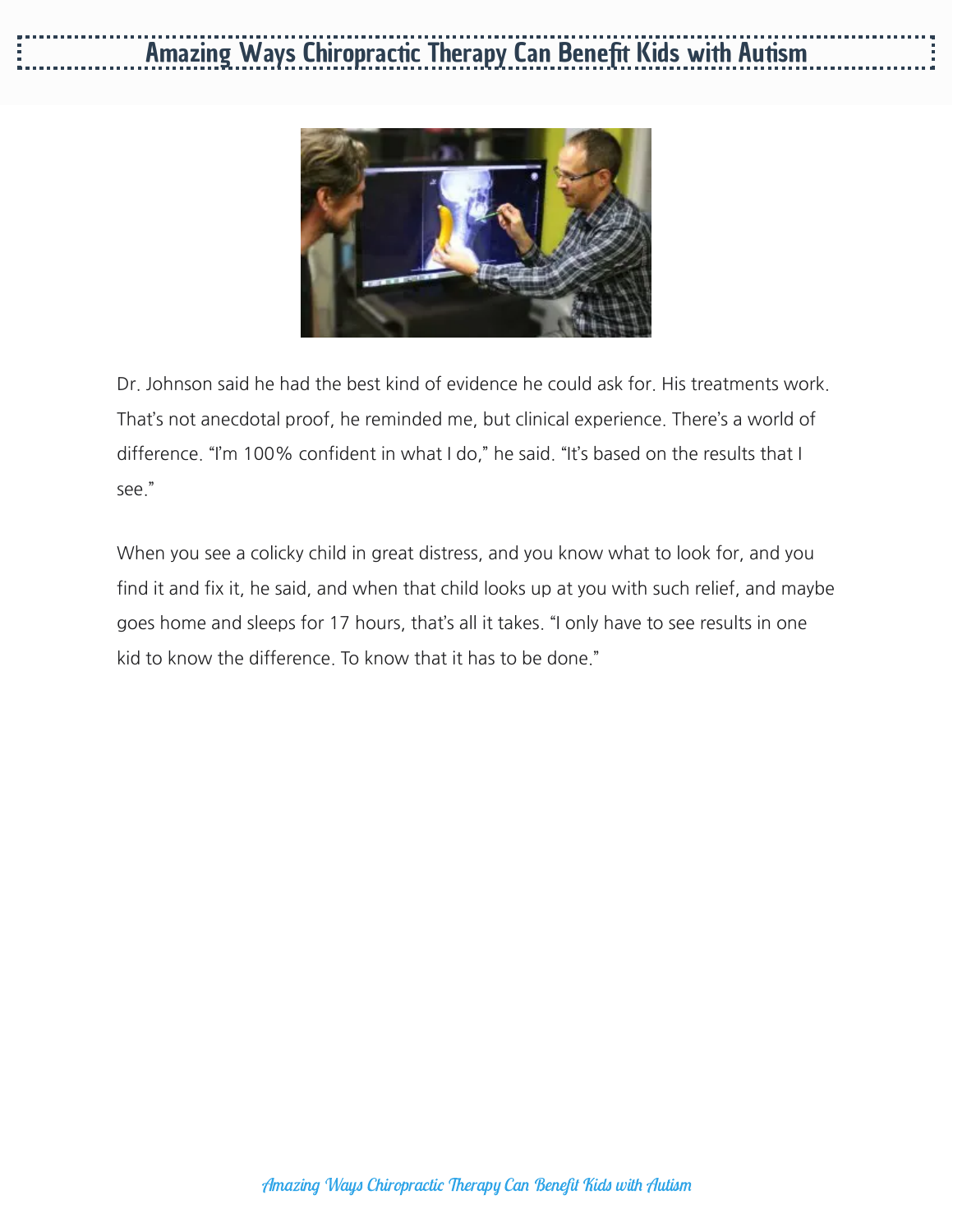Not every chiropractor treats autism, or even children. Dr. Johnson is a colleague of Dr. Tony Ebel, who is a pioneer of sorts in the field of pediatric chiropractic. Dr. Ebel especially focuses on treating kids with neurological struggles, including autism, attention-deficit/hyperactivity disorder (ADHD), sensory challenges, seizures, and immune system issues. Pediatric chiropractic and neurological chiropractic are growing and changing fields. Dr. Ebel gives presentations and does online training through the Epic Pediatric program.

"We do not treat autism," Dr. Johnson said as we spoke about both encopresis and autism. "We treat kids with autism," he went on, "who then see a significant benefit to their life and a decrease of symptoms." His method includes treating the distress or dysfunction that he finds in the [nervous](https://www.autismparentingmagazine.com/news-benefits-l-carnosine-autistic-children/) system, and then he sees the symptoms decrease.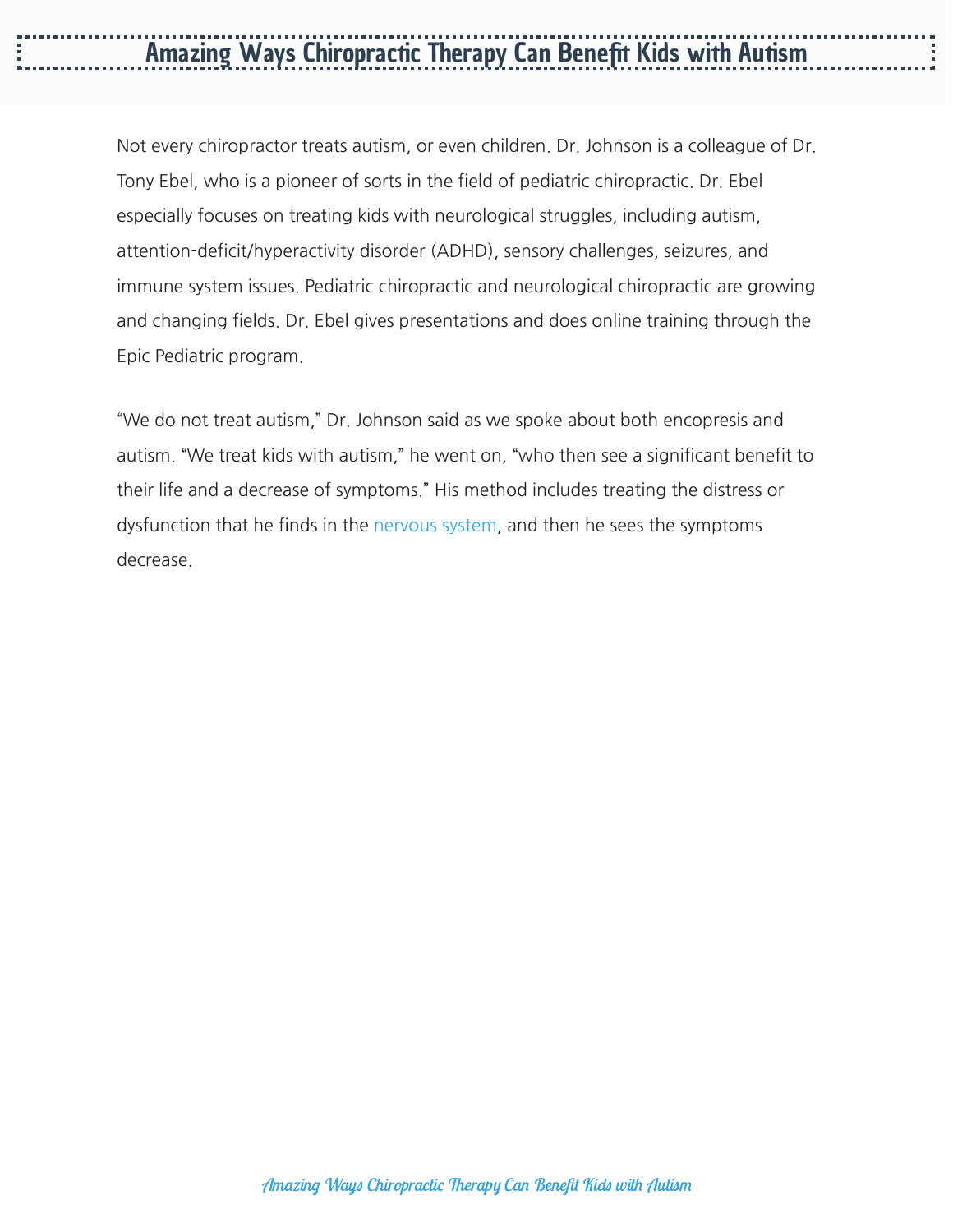

Don't miss out on our special offer. [Click](https://www.autismparentingmagazine.com/subscriptions/?utm_source=InPostBanner&utm_medium=Onsite&utm_campaign=CRO-InPostBanner) here to find out more

Three times a week is a good rule of thumb for treatments in the beginning, Dr. Johnson said. A typical course of treatment might last two to six months, depending on the patient. Maybe even up to a year. The goal, especially in the Epic Pediatric method, is to address three main sources of stress: physical, chemical, and emotional. Dr. Ebel calls them 'The Perfect Storm.' The physical stress, in particular, means joints that are out of adjustment and disrupting the transmission of nerve signals. It takes time and a good rhythm of treatment to get the body used to working correctly again. And finally, "If I don't find anything wrong, I don't adjust," said Dr. Johnson.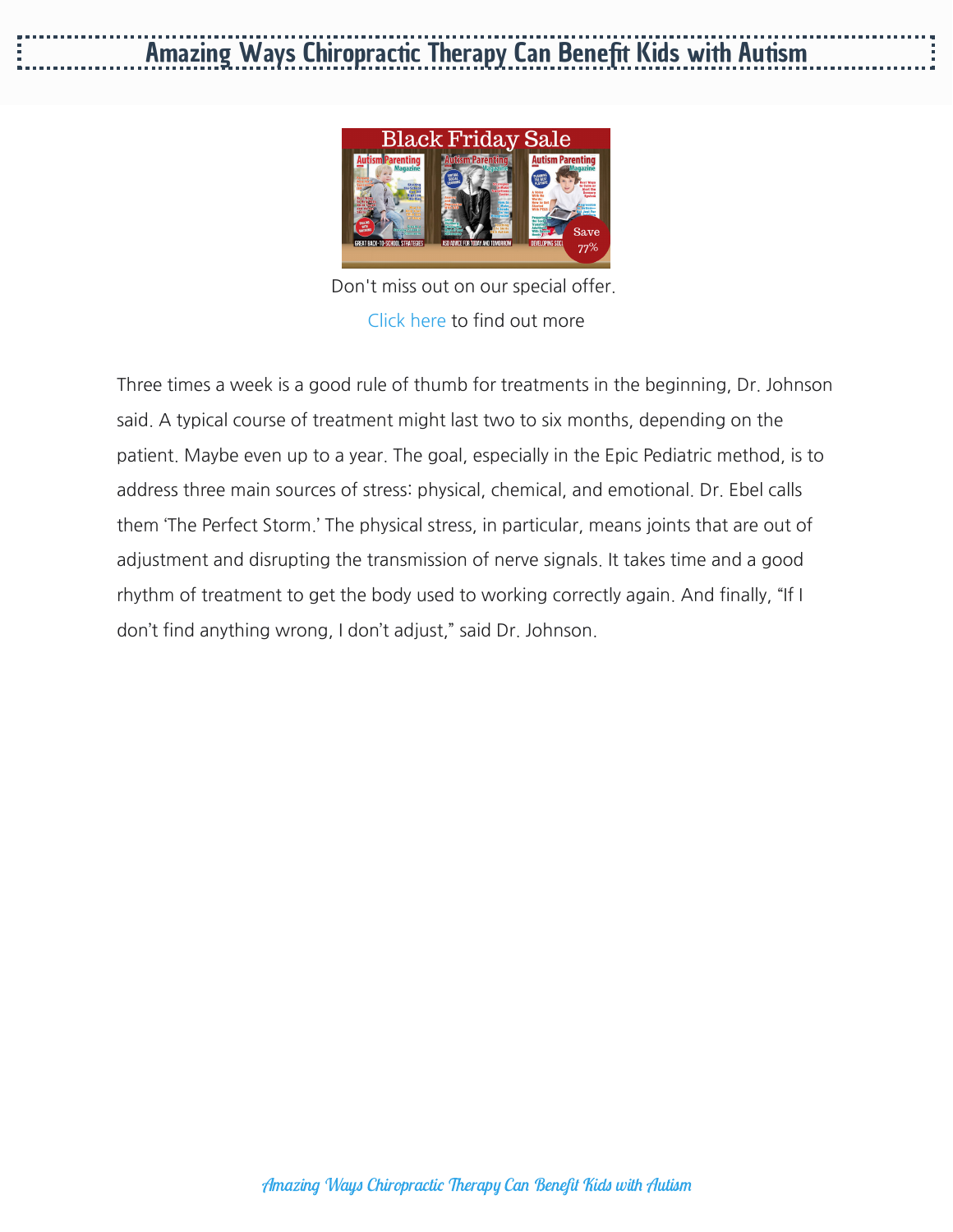The theory is that most of the body's parasympathetic nerves emerge at the cervical spine. Those nerves provide control and feedback from the [digestive](https://www.autismparentingmagazine.com/probiotics-and-autism/) system. When they are disrupted, the body is in fight-or-flight mode. It doesn't care what the reason is—a disruption of the nerve signal or a tiger in the woods. And when you're in defense mode, you can't digest properly. "We usually see results by the third adjustment, if not the first," Dr. Johnson said.

At Dr. Johnson's suggestion, we also spoke with another chiropractor. This doctor mentioned that he's noticed a common problem in kids with autism. Instead of being curved like a banana, their neck vertebrae are straight. That puts a significant strain on the joint between the spine and the skull where important nerves emerge. Dr. Johnson agreed. With adjustments and orthotic devices, he explained, the neck can be retrained. And both chiropractors testified to the effectiveness of the [therapies](https://www.autismparentingmagazine.com/autism-therapies/) they do, not only for encopresis but for symptoms associated with autism.

One child couldn't go to events. He would stand by the wall with his hands over his ears saying "la la la la" to drown out the noise. After treatment, he went to a wedding reception. His parents turned around, and he was out in the middle of the dance floor, playing with other kids.

The reason, Dr. Johnson explained, was that autism is not just about the way the brain processes sensory information. It also has to do with the way sensory information is received and acted on. If nerves are disrupted, that creates a stress on the system. By the same token, if the nerves of the gut are affected, digestion is not the only thing that slows down. And freeing up all those nerves to work well affects the whole sensory triad: thinking, feeling, and body balance. Chiropractic won't roll back the developmental clock, but the effects of reducing the stress on the nervous system can be dramatic.